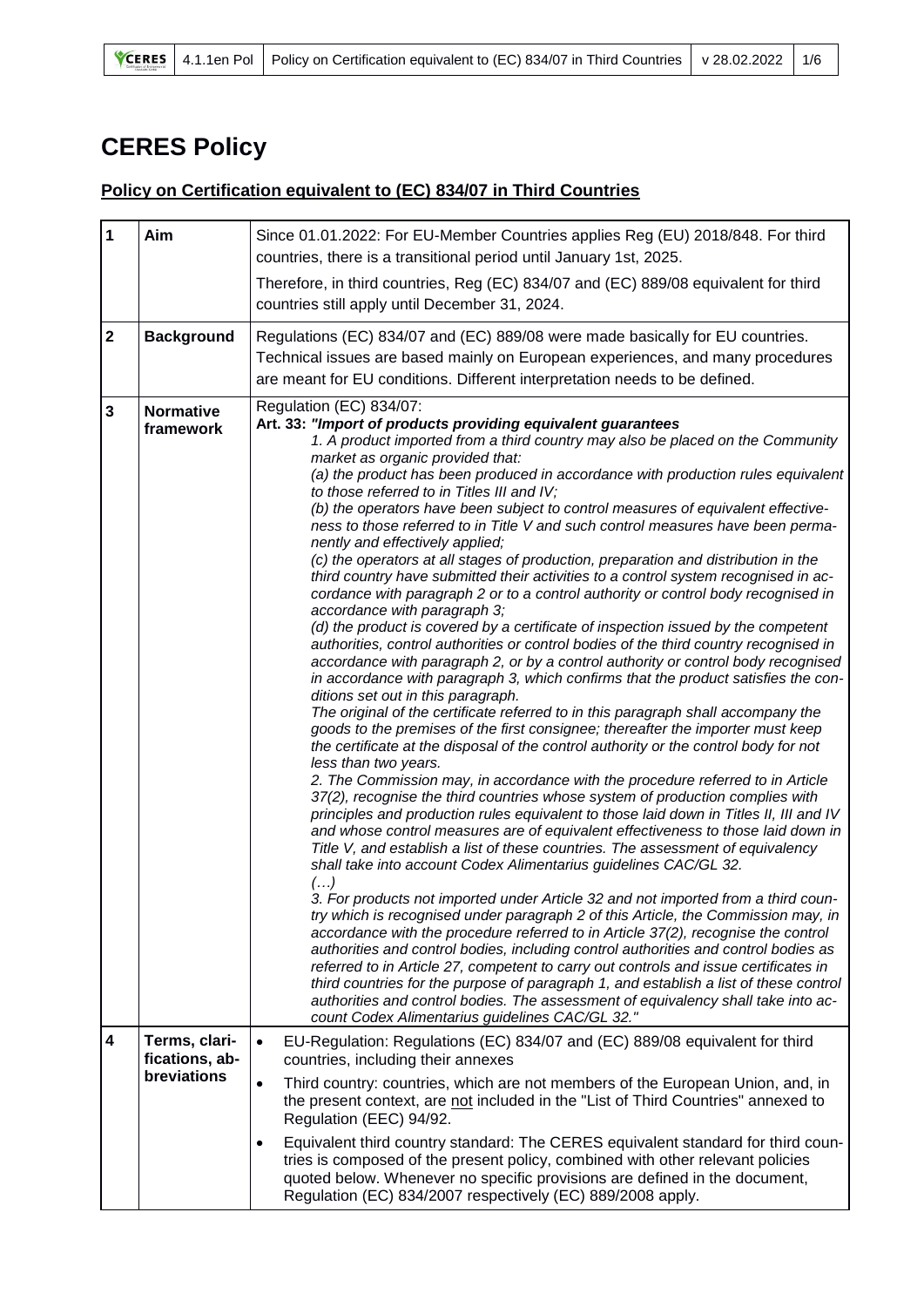|  |  | <b>YCERES</b> 4.1.1en Pol Policy on Certification equivalent to (EC) 834/07 in Third Countries v 28.02.2022 2/6 |  |  |
|--|--|-----------------------------------------------------------------------------------------------------------------|--|--|
|--|--|-----------------------------------------------------------------------------------------------------------------|--|--|

|                |                                                  | Codex: Codex Alimentarius Guidelines CAC/GL 32 from 2001, amended in 2008.<br>$\bullet$                                                                                                                                                                                                                                                                                                                                                                                                                                                                                                                                                                                                                                                                                                                                                                                                                                                                                                                                       |
|----------------|--------------------------------------------------|-------------------------------------------------------------------------------------------------------------------------------------------------------------------------------------------------------------------------------------------------------------------------------------------------------------------------------------------------------------------------------------------------------------------------------------------------------------------------------------------------------------------------------------------------------------------------------------------------------------------------------------------------------------------------------------------------------------------------------------------------------------------------------------------------------------------------------------------------------------------------------------------------------------------------------------------------------------------------------------------------------------------------------|
|                |                                                  | Ann. = Annex; Art. = Article; Sect. = Section; $\S$ = Paragraph<br>$\bullet$                                                                                                                                                                                                                                                                                                                                                                                                                                                                                                                                                                                                                                                                                                                                                                                                                                                                                                                                                  |
| 5              | Interpretation                                   | In its Articles 32 and 33, (EC) 834 offers three possibilities for imports from third<br>countries:<br>"Compliant products": Production, processing and control procedures must com-<br>a.<br>ply entirely with the Regulation and with the implementation rules established in<br>(EC) 889/08. For the time being, this remains a theoretical option for third coun-<br>tries because the EU Commission has not yet established a procedure for import<br>of compliant products<br>"Equivalent products" proceeding from third countries whose control systems are<br>b.<br>considered to be "of equivalent effectiveness" (the so called "third country list").<br>The present policy does not address these cases.<br>"Equivalent products" proceeding from third countries not recognised by the<br>C.<br>Commission. For these products, the certifiers working in each of these coun-<br>tries are expected to present their respective "equivalent standards". The present<br>document is CERES "equivalent standard". |
| $6\phantom{1}$ | <b>Policy</b>                                    |                                                                                                                                                                                                                                                                                                                                                                                                                                                                                                                                                                                                                                                                                                                                                                                                                                                                                                                                                                                                                               |
| 6.1            | General defi-<br>nitions and<br>provisions       | Wherever the EU-Regulation reads "control authority", "competent authority" or "con-<br>trol authority or body", we understand "control body", when referring to third countries<br>not listed as "equivalent" in Reg. 1235/08. We avoid having an entire "equivalent<br>standard" as CERES. Below, we basically refer to those points in which we handle<br>things differently in third countries as compared to EU member countries. To have a<br>complete picture of the "CERES equivalent standard for third countries", the present<br>document must be seen in combination with Regulations (EC) 834/2007 and (EC)<br>889/2008, as well as the different organic certification policies published on the<br><b>CERES</b> website.                                                                                                                                                                                                                                                                                       |
| 6.2            | <b>Details of</b><br>compliant vs.<br>equivalent | In the following, we define the borderline between "compliant" and "equivalent".                                                                                                                                                                                                                                                                                                                                                                                                                                                                                                                                                                                                                                                                                                                                                                                                                                                                                                                                              |

| 834/07  | 889/08            | <b>Codex</b> | <b>Issue</b>                                            | <b>Compliant</b>                                                                                                                                 | <b>Equivalent</b>                                                                                                                                                                                                                                                                                                                                                                                                                                                                                                                                                                                                                                                                                                                                                                                        |
|---------|-------------------|--------------|---------------------------------------------------------|--------------------------------------------------------------------------------------------------------------------------------------------------|----------------------------------------------------------------------------------------------------------------------------------------------------------------------------------------------------------------------------------------------------------------------------------------------------------------------------------------------------------------------------------------------------------------------------------------------------------------------------------------------------------------------------------------------------------------------------------------------------------------------------------------------------------------------------------------------------------------------------------------------------------------------------------------------------------|
| Art. 10 |                   |              | Prohibition of<br>ionising radiation                    | At least in some<br>member countries.<br>ionizing radiation for<br>detection of foreign<br>particles in food is al-<br>lowed (e.g. Ger-<br>many) | CERES accepts equipment for detection of for-<br>eign particles in organic food, if the radiation<br>limits defined in Directive 1999/2/EC, Art. 2(a)<br>are not exceeded.                                                                                                                                                                                                                                                                                                                                                                                                                                                                                                                                                                                                                               |
|         | Art. 7            |              | Livestock spe-<br>cies covered<br>(scope)               | Only the species<br>mentioned here                                                                                                               | Upon request, and after internal discussion,<br>CERES offers certification also for other mam-<br>mal species not listed here, e.g. camelids. Nor-<br>mally such species are raised under extensive<br>systems, and therefore can be considered<br>"equivalent" to herbivores such as sheep. Con-<br>ditions for housing, maximum stocking density,<br>etc. will be determined based on the size /<br>weight of the respective animals. In case of<br>specific technical questions coming up in rela-<br>tion to animal species not listed here, CERES<br>will ask specialists for advice. When it comes to<br>bird species such as quail, guinea fowl, and pi-<br>geons, CERES will apply the respective Bio-<br>land guidelines, as published at http://www.bio-<br>land.de/ueber-uns/richtlinien.html |
|         | Art. 36<br>(2)(a) |              | Retroactive<br>recognition of<br>conversion pe-<br>riod |                                                                                                                                                  | See Policy 4.1.2                                                                                                                                                                                                                                                                                                                                                                                                                                                                                                                                                                                                                                                                                                                                                                                         |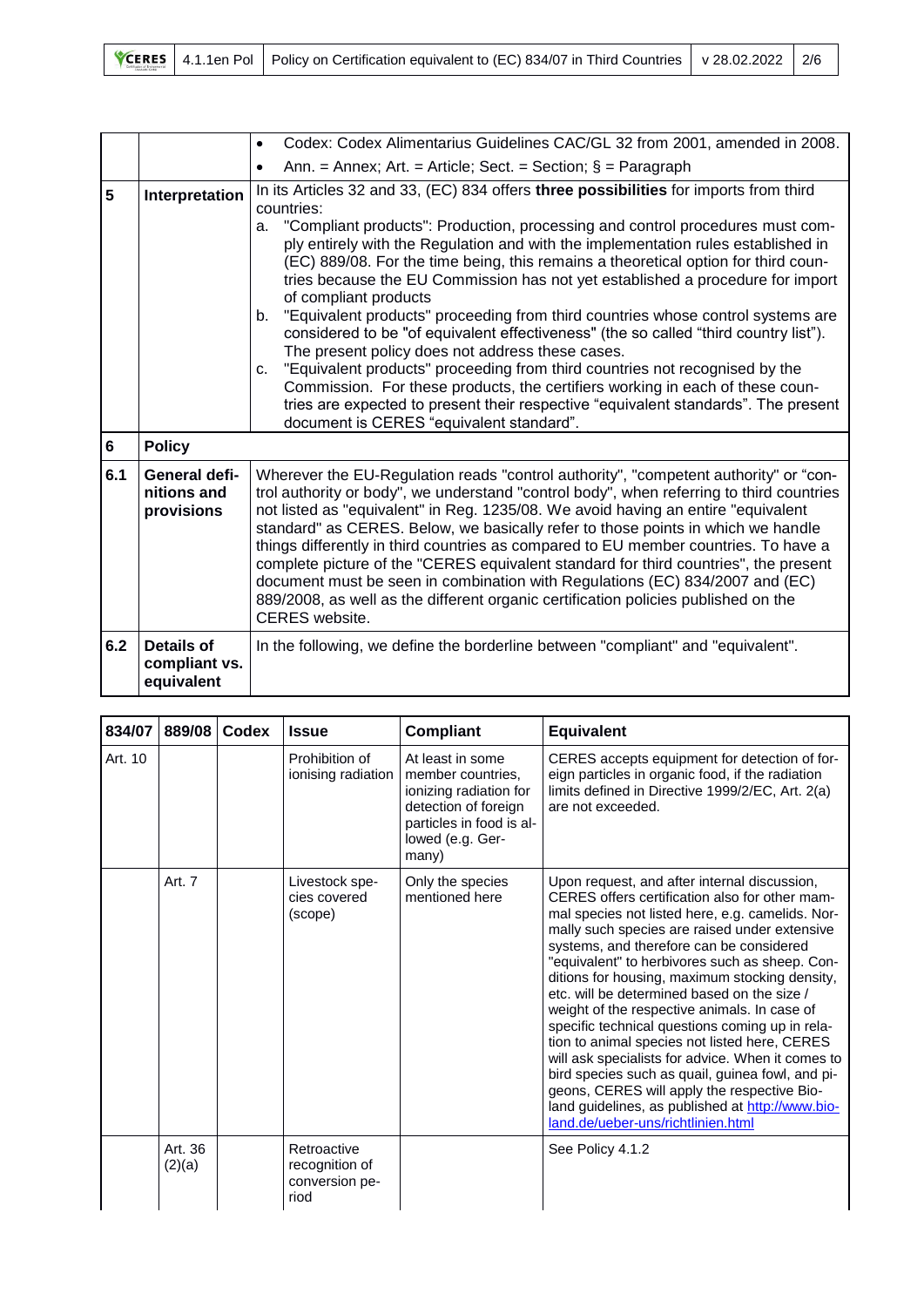|  |  | <b>VCERES</b> 4.1.1en Pol Policy on Certification equivalent to (EC) 834/07 in Third Countries   v 28.02.2022   3/F |  |  |
|--|--|---------------------------------------------------------------------------------------------------------------------|--|--|
|--|--|---------------------------------------------------------------------------------------------------------------------|--|--|

| 834/07               | 889/08                        | <b>Codex</b>       | <b>Issue</b>                                                                                                               | <b>Compliant</b>                                                                                                                                                                                                                                                                                                                                                                                                | Equivalent                                                                                                                                                                                                                                                                                                                                                                                                                                                                                                                                                                                                        |
|----------------------|-------------------------------|--------------------|----------------------------------------------------------------------------------------------------------------------------|-----------------------------------------------------------------------------------------------------------------------------------------------------------------------------------------------------------------------------------------------------------------------------------------------------------------------------------------------------------------------------------------------------------------|-------------------------------------------------------------------------------------------------------------------------------------------------------------------------------------------------------------------------------------------------------------------------------------------------------------------------------------------------------------------------------------------------------------------------------------------------------------------------------------------------------------------------------------------------------------------------------------------------------------------|
| Art.<br>12(1)<br>(d) | Art. 45,<br>Art. 48           | Ann. 1.A<br>(S 8)  | Use of conven-<br>tional (untreated)<br>seeds and pota-<br>toes in case of<br>non-availability<br>of organic mate-<br>rial | Databases about or-<br>ganic seeds do not<br>exist in third coun-<br>tries. CERES requi-<br>res extensive investi-<br>gation about availa-<br>bility of organic<br>seeds or propagation<br>material at a na-<br>tional and possibly<br>even international<br>level, before recog-<br>nising the use of<br>non-organic material<br>as "compliant". For<br>further details, see<br><b>CERES Policy</b><br>4.1.17. | Please refer to Policy 4.1.17, Section 5.2                                                                                                                                                                                                                                                                                                                                                                                                                                                                                                                                                                        |
|                      | Art.<br>45(2)                 | Ann. 1.A<br>(S 8)  | Use of chemi-<br>cally treated<br>seeds                                                                                    | Possible in EU Mem-<br>ber states; in case<br>there is a national<br>law proscribing<br>chemical seed disin-<br>fection due to phyto-<br>sanitary reasons<br>(see Council Di-<br>rective 2000/29/EC).<br>Not applicable to<br>third countries.                                                                                                                                                                  | Please refer to Policy 4.1.17, Section 5.1(h)                                                                                                                                                                                                                                                                                                                                                                                                                                                                                                                                                                     |
| Art. 13              | Art. 6a<br>- 63               | Not cov-<br>ered   | Seaweed and<br>micro-algae                                                                                                 | (We do not offer this<br>certification under a<br>"compliant" scheme<br>currently)                                                                                                                                                                                                                                                                                                                              | Please refer to Policy 4.1.14                                                                                                                                                                                                                                                                                                                                                                                                                                                                                                                                                                                     |
|                      | Art. 9<br>(4)                 |                    | Non-organic<br>adult male and<br>nulliparous fe-<br>male mammals,<br>for the renewal<br>of a herd or flock                 | Only under very spe-<br>cific conditions                                                                                                                                                                                                                                                                                                                                                                        | CERES verifies the availability in the respective<br>country. Case-to-case approval necessary.                                                                                                                                                                                                                                                                                                                                                                                                                                                                                                                    |
|                      | Art. 17<br>(3) b              |                    | Non-organic ani-<br>mals grazing on<br>organic common<br>land                                                              | Only under very spe-<br>cific conditions                                                                                                                                                                                                                                                                                                                                                                        | Case by Case decision based on the principle<br>that only animals from non-industrial manage-<br>ment systems are eligible to graze on common<br>organic land.                                                                                                                                                                                                                                                                                                                                                                                                                                                    |
|                      | Art. 13<br>(4), Art.<br>38(5) | Ann. 1.B<br>(S 67) | Origin of bees-<br>wax                                                                                                     | Only certified organic<br>or new wax only from<br>the caps.                                                                                                                                                                                                                                                                                                                                                     | No difference. However, in countries where or-<br>ganic beekeeping is just starting, it may be im-<br>possible for beekeepers to replace their wax by<br>organic wax, while it would last several years to<br>build up a new wax stock using only the caps.<br>In such cases:<br>Small beekeepers can apply in writing for a<br>derogation for using conventional wax<br>which is free of pesticide residues and par-<br>affin. Evidence must be provided through<br>laboratory testing<br>While larger companies are requested to<br>$\bullet$<br>search for sources of organic wax even<br>outside the country. |
| Art.<br>19(3)        |                               |                    | Ion exchangers,<br>adsorber resins                                                                                         | Not defined                                                                                                                                                                                                                                                                                                                                                                                                     | See Brief Info 3.2.25                                                                                                                                                                                                                                                                                                                                                                                                                                                                                                                                                                                             |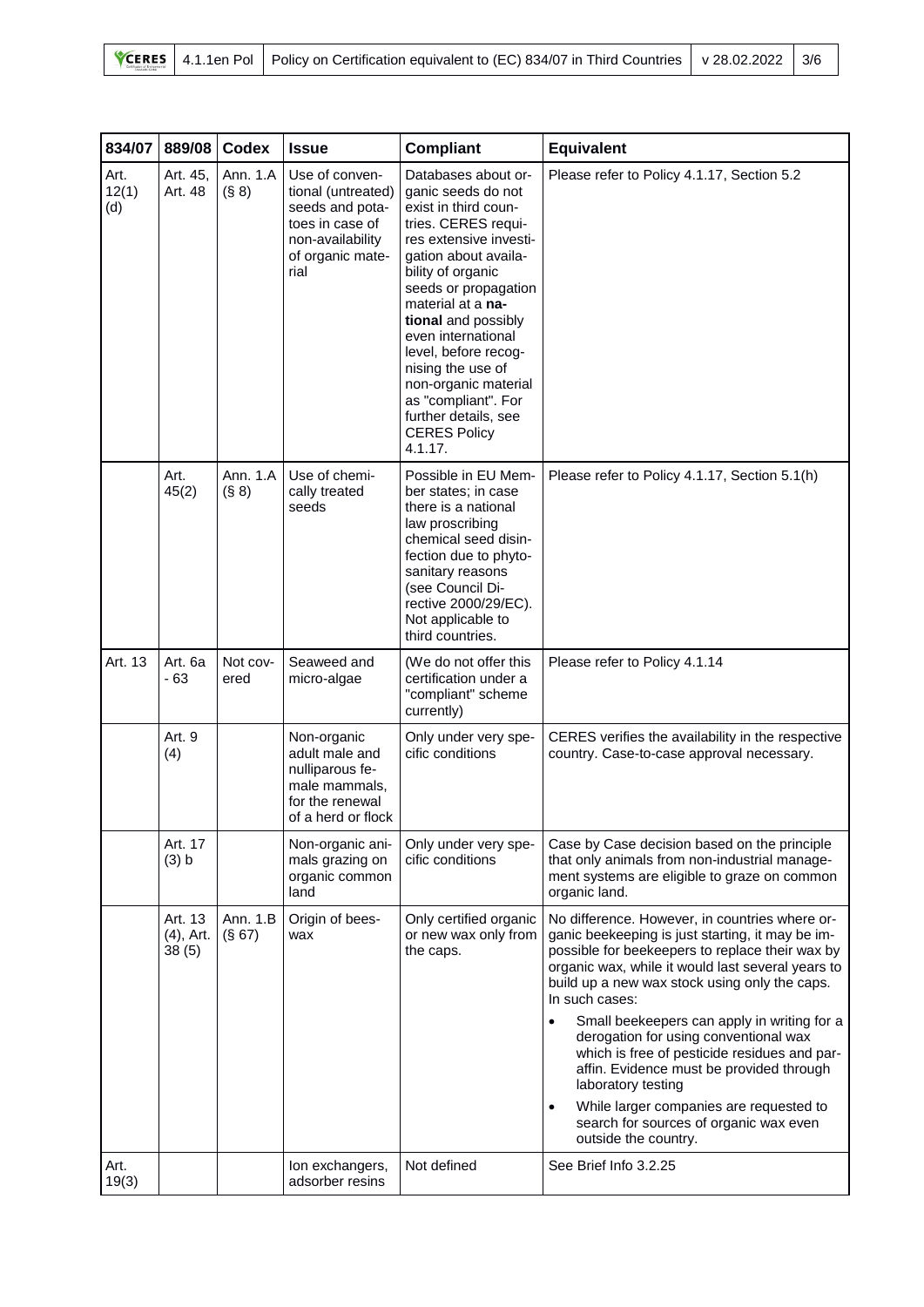|  |  | <b>VCERES</b> 4.1.1en Pol Policy on Certification equivalent to (EC) 834/07 in Third Countries   v 28.02.2022   4/ <sup>c</sup> |  |  |
|--|--|---------------------------------------------------------------------------------------------------------------------------------|--|--|
|--|--|---------------------------------------------------------------------------------------------------------------------------------|--|--|

| 834/07 | 889/08         | <b>Codex</b>         | <b>Issue</b>                                                                                                                                                                                                         | <b>Compliant</b>                                                                                                                                                                      | <b>Equivalent</b>                                                                                                                                                                                                                                                                                                                                                                                                                                                                                                                                                                                                      |
|--------|----------------|----------------------|----------------------------------------------------------------------------------------------------------------------------------------------------------------------------------------------------------------------|---------------------------------------------------------------------------------------------------------------------------------------------------------------------------------------|------------------------------------------------------------------------------------------------------------------------------------------------------------------------------------------------------------------------------------------------------------------------------------------------------------------------------------------------------------------------------------------------------------------------------------------------------------------------------------------------------------------------------------------------------------------------------------------------------------------------|
|        | 889<br>Art. 34 |                      | Procedures for<br>import of organic<br>products                                                                                                                                                                      | Certificates of in-<br>spection for each im-<br>port                                                                                                                                  | No such obligation for imports from other coun-<br>tries to third countries, but normally CERES re-<br>quests transaction certificates also in such cir-<br>cumstances, to ensure the integrity of the prod-<br>uct. The same applies for purchases from other<br>operations inside the country when these sup-<br>pliers are not certified by CERES.<br>Products from recognised third countries (Reg.<br>EC 1235/2008, Annex III), can be imported to<br>other third countries, and then re-exported, or<br>used as ingredients in organic products - pro-<br>vided the product is within the scope of Annex<br>III. |
|        | Ann. I         |                      | Alkaline extracts<br>of humic acids                                                                                                                                                                                  | Listed in Reg. (EU)<br>2019/2164                                                                                                                                                      | See Policy 4.1.22                                                                                                                                                                                                                                                                                                                                                                                                                                                                                                                                                                                                      |
|        | Ann. I         |                      | Hydrolysed pro-<br>teins from plant<br>or animal origin                                                                                                                                                              | Listed in Reg. (EC)<br>354/2014                                                                                                                                                       | CERES allows hydrolysed proteins up to a<br>maximum of 20% of the crop's total N demand<br>- provided the producer makes sufficient efforts<br>to maintain and increase soil organic matter<br>and plant leguminous crops.                                                                                                                                                                                                                                                                                                                                                                                             |
|        | Ann. I         |                      | Silicates, silicilic<br>acid                                                                                                                                                                                         | Not listed                                                                                                                                                                            | Silicates and silicilic acids may be used in small<br>quantities as plant growth stimulants. Such<br>substances are allowed e.g. in Germany as<br>"plant growth promotors" in organic farming.                                                                                                                                                                                                                                                                                                                                                                                                                         |
|        | Ann. II        | Ann. 2,<br>Table 2   | Potassium per-<br>manganate as<br>fungicide and<br>bactericide                                                                                                                                                       | Only allowed for fruit<br>trees, olive trees and<br>vines                                                                                                                             | "Fruit trees" to include also bananas, although<br>these are not really "trees".                                                                                                                                                                                                                                                                                                                                                                                                                                                                                                                                       |
|        | Ann. II        | <b>Not</b><br>listed | Use of sub-<br>stances for crop<br>protection: from<br>agricultural<br>origin, commonly<br>used as food<br>(e.g. vinegar,<br>sugar); or al-<br>lowed as food<br>additives or pro-<br>cessing aids per<br>Annex VIII. | Now allowed per the<br>new Annex II (Reg.<br>EU 2016/673)                                                                                                                             | Allowed<br>Among others, CERES considers that grape-<br>fruit (and other citrus) seed extracts belong to<br>this category. Such extracts are used for differ-<br>ent purposes in crop protection. Unintentionally,<br>grapefruit seeds often end up in food, and can<br>therefore be considered as allowed under this<br>clause.                                                                                                                                                                                                                                                                                       |
|        |                |                      |                                                                                                                                                                                                                      |                                                                                                                                                                                       |                                                                                                                                                                                                                                                                                                                                                                                                                                                                                                                                                                                                                        |
|        | Ann. II        | Table 2<br>(III)     | Microorganisms<br>for pest control                                                                                                                                                                                   | Products as speci-<br>fied in the Annex to<br>Implementing Regu-<br>lation (EU) No<br>540/2011. This an-<br>nex is limited to par-<br>ticular strains of cer-<br>tain microorganisms. | Also, other strains may be used if they are ap-<br>proved by national authorities in the respective<br>country or multiplied at farm level. Conditions<br>of use described in the national authorisation of<br>the specific third country must be in line with<br>the conditions of use in the EU. Exceptions:<br>Pathogens that (intentionally or not) affect<br>vertebrate animals<br>Entomopathogenic microorganism having<br>$\bullet$<br>a very broad spectrum of hosts and posing<br>a high risk to beneficial insects.<br>Microorganisms that might leave residues<br>in the final product.                     |
|        | Ann. II        | Table 2<br>(V)       | Pheromones                                                                                                                                                                                                           | Products as speci-<br>fied in the Annex to<br>Implementing Regu-<br>lation (EU) No                                                                                                    | Also, other types of pheromones, against Lepi-<br>doptera and other insect taxa, can be used.<br>Use is limited to traps and dispensers.                                                                                                                                                                                                                                                                                                                                                                                                                                                                               |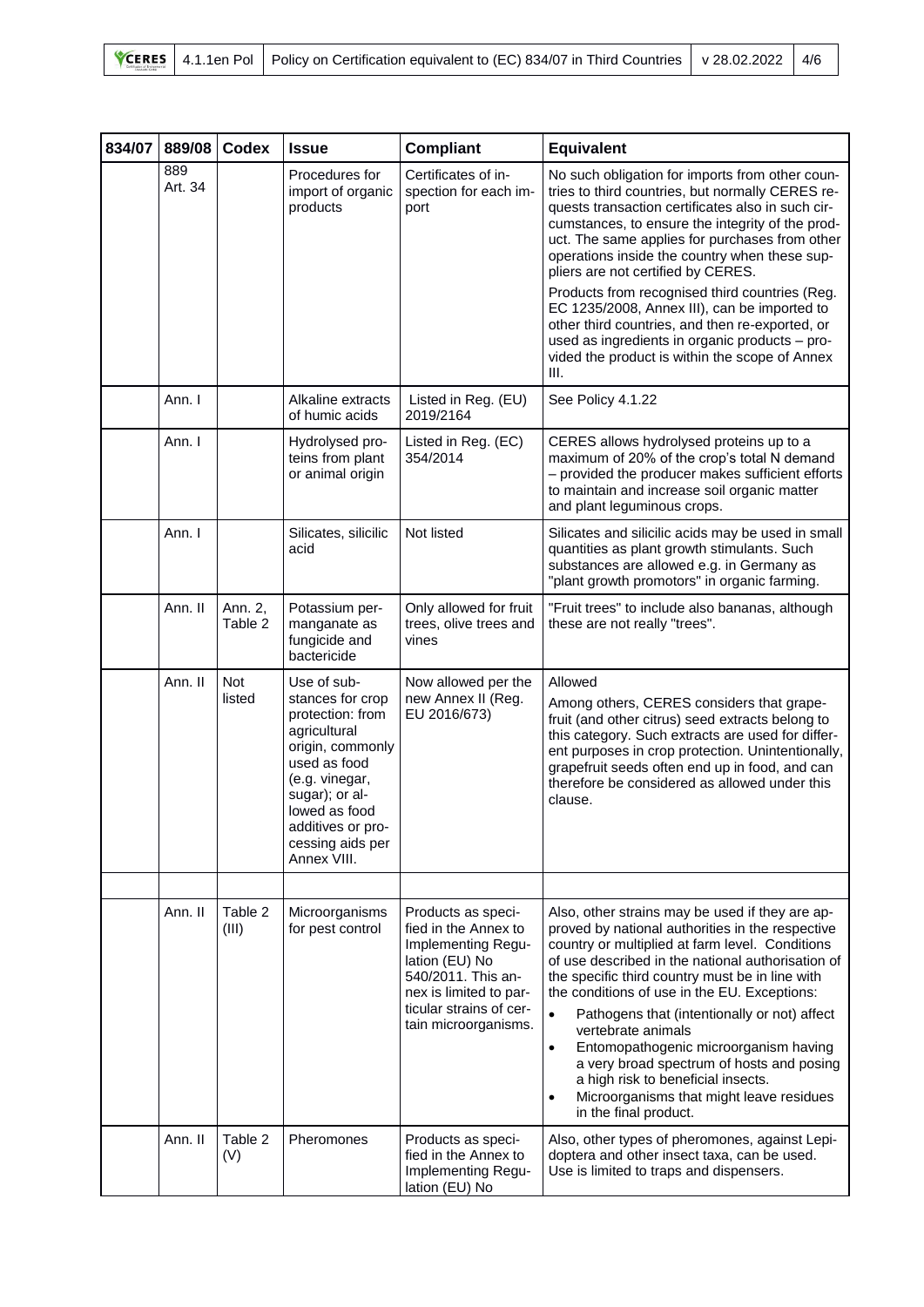| 834/07  | 889/08            | <b>Codex</b>       | <b>Issue</b>                                                                                          | <b>Compliant</b>                                                                                                                 | <b>Equivalent</b>                                                                                                                                                                                                                                                                                                                                                                                                                                                                                                                                                                                                                                                                                                                                                                                                                                                                                                                                                                                                                             |
|---------|-------------------|--------------------|-------------------------------------------------------------------------------------------------------|----------------------------------------------------------------------------------------------------------------------------------|-----------------------------------------------------------------------------------------------------------------------------------------------------------------------------------------------------------------------------------------------------------------------------------------------------------------------------------------------------------------------------------------------------------------------------------------------------------------------------------------------------------------------------------------------------------------------------------------------------------------------------------------------------------------------------------------------------------------------------------------------------------------------------------------------------------------------------------------------------------------------------------------------------------------------------------------------------------------------------------------------------------------------------------------------|
|         |                   |                    |                                                                                                       | 540/2011. This an-<br>nex is limited to par-<br>ticular pheromones<br>against Lepidoptera<br>pests                               |                                                                                                                                                                                                                                                                                                                                                                                                                                                                                                                                                                                                                                                                                                                                                                                                                                                                                                                                                                                                                                               |
|         | Ann.<br>VIII B    | Ann. 2,<br>Table 4 | Positive list of al-<br>lowed pro-<br>cessing aids                                                    | Use of $K_2CO_3$ is re-<br>stricted to "drying of<br>grapes".                                                                    | Annex VIII lists sodium carbonate without any<br>restrictions. Potassium carbonate and sodium<br>carbonate can be used as substitutes. There is<br>no logical reason for not allowing potassium<br>carbonate in the same way. Potassium and so-<br>dium are similar cations, but modern processed<br>food contains too much sodium. Therefore,<br>substituting sodium by potassium is rather ben-<br>eficial for consumers.                                                                                                                                                                                                                                                                                                                                                                                                                                                                                                                                                                                                                   |
|         | Ann.<br>VIII B    | Ann. 2,<br>Table 4 | Positive list of al-<br>lowed pro-<br>cessing aids                                                    | Tannic acid                                                                                                                      | CERES allows the use of plants containing tan-<br>nic acids, provided that:<br>The species is not toxic<br>a.<br>The plant is not contained in the final prod-<br>b.<br>uct<br>There is no risk of pesticide contamination<br>c.<br>through the plant                                                                                                                                                                                                                                                                                                                                                                                                                                                                                                                                                                                                                                                                                                                                                                                         |
| Art. 28 | Art. 65<br>(1)    |                    | At least once a<br>year a physical<br>inspection of all<br>operators                                  | Producer group certi-<br>fication based on in-<br>ternal control sys-<br>tems cannot be con-<br>sidered compliant.               | See Policy 4.1.3 on group certification                                                                                                                                                                                                                                                                                                                                                                                                                                                                                                                                                                                                                                                                                                                                                                                                                                                                                                                                                                                                       |
|         | Art. 91<br>(1)    |                    | Description of<br>procedure for<br>operators who<br>"suspect" their<br>product not to be<br>compliant |                                                                                                                                  | When we find that for certain crops or for cer-<br>tain types of operations in certain countries,<br>there is a generalised lack of will or lack of ca-<br>pacity to co-operate with the certification body<br>for assuring compliance with the Regulation,<br>we will not accept applications for organic<br>(equivalent) certification of that crop or type of<br>operation.                                                                                                                                                                                                                                                                                                                                                                                                                                                                                                                                                                                                                                                                |
|         | Art. 26<br>(2)(a) | $\blacksquare$     | Substances for<br>pest control and<br>disinfection in<br>post-harvest<br>handling and<br>processing   | (Clear provisions for<br>this area are missing<br>in Reg. (EC)<br>889/2008. This has<br>always been a gap in<br>the Regulation.) | Use on, or in contact with, organic<br>I.<br>products:<br>a. When it comes to storage pest or dis-<br>ease control, substances, which are<br>listed in Annex II and approved for<br>storage pest control either in Reg.<br>(EU) 540/2011, or by member states,<br>can be used. For the moment, based<br>on approval by the German competent<br>authority<br>(https://apps2.bvl.bund.de/psm/jsp/in-<br>$dex$ .jsp), this applies to $CO2$ (fumiga-<br>tion), pyrethrin, kieselgur, and quartz<br>sand only. Also grapefruit seed ex-<br>tracts (see above) may be used for<br>this purpose. If other member states<br>approve other substances from Annex<br>II for the same purpose, these can as<br>well be considered as equivalent.<br>When it comes to biocides or disinfect-<br>b.<br>ants used on or in organic products,<br>we consider that only substances from<br>Annex VIII may be used. Annex VIII<br>includes several substances classified<br>in Reg. (EU) 528/2012 as "biocides"<br>(e.g. ascorbic acid, acetic acid, tartaric |